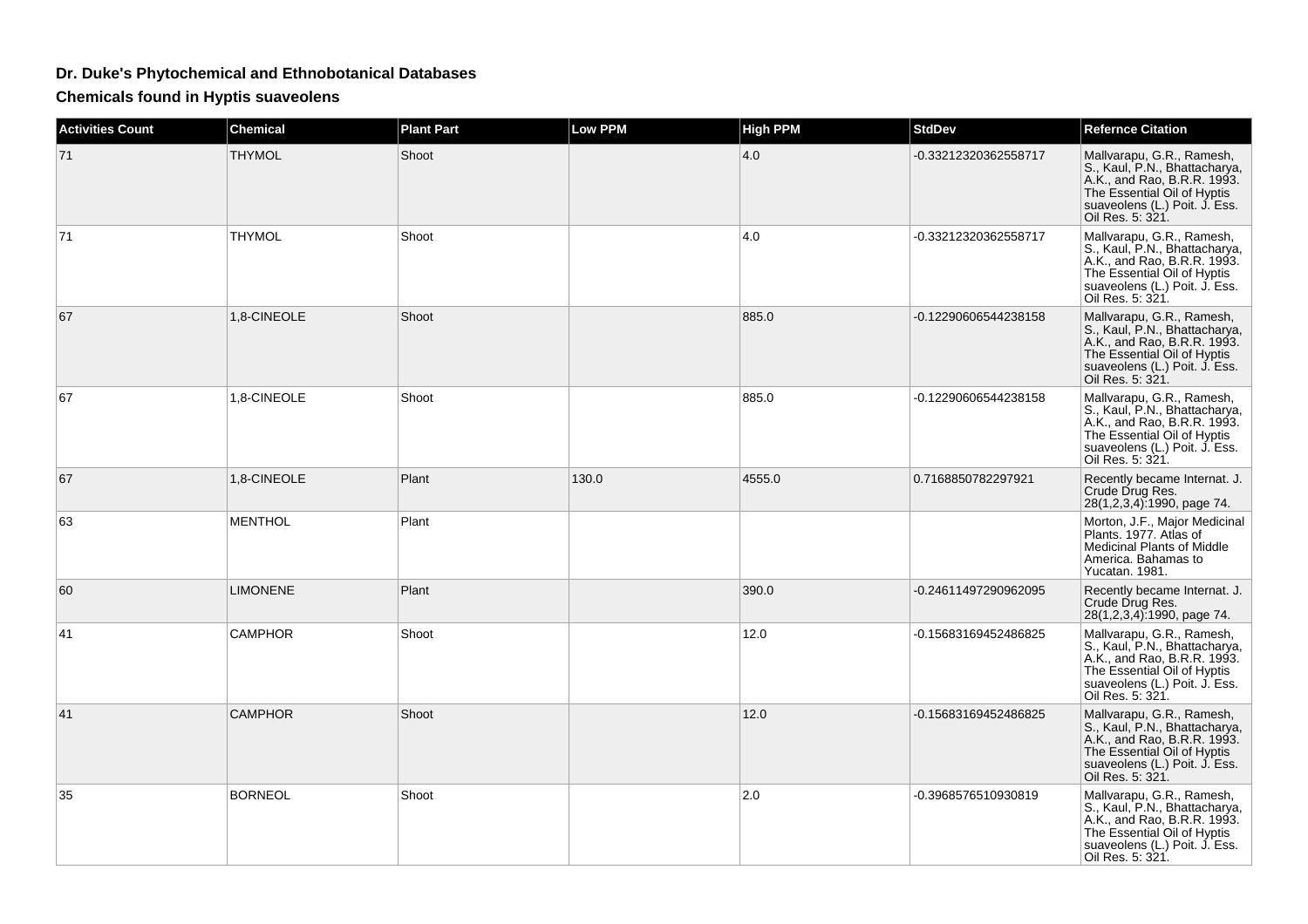| <b>Activities Count</b> | <b>Chemical</b>       | <b>Plant Part</b> | <b>Low PPM</b> | <b>High PPM</b> | <b>StdDev</b>        | <b>Refernce Citation</b>                                                                                                                                                      |
|-------------------------|-----------------------|-------------------|----------------|-----------------|----------------------|-------------------------------------------------------------------------------------------------------------------------------------------------------------------------------|
| 35                      | <b>BORNEOL</b>        | Shoot             |                | 2.0             | -0.3968576510930819  | Mallvarapu, G.R., Ramesh,<br>S., Kaul, P.N., Bhattacharya,<br>A.K., and Rao, B.R.R. 1993.<br>The Essential Oil of Hyptis<br>suaveolens (L.) Poit. J. Ess.<br>Oil Res. 5: 321. |
| 28                      | ALPHA-PINENE          | Shoot             |                | 48.0            | -0.14266137343068225 | Mallvarapu, G.R., Ramesh,<br>S., Kaul, P.N., Bhattacharya,<br>A.K., and Rao, B.R.R. 1993.<br>The Essential Oil of Hyptis<br>suaveolens (L.) Poit. J. Ess.<br>Oil Res. 5: 321. |
| 28                      | ALPHA-PINENE          | Shoot             |                | 48.0            | -0.14266137343068225 | Mallvarapu, G.R., Ramesh,<br>S., Kaul, P.N., Bhattacharya,<br>A.K., and Rao, B.R.R. 1993.<br>The Essential Oil of Hyptis<br>suaveolens (L.) Poit. J. Ess.<br>Oil Res. 5: 321. |
| 28                      | ALPHA-PINENE          | Plant             |                | 215.0           | -0.32932254820963897 | Recently became Internat. J.<br>Crude Drug Res.<br>28(1,2,3,4):1990, page 74.                                                                                                 |
| 23                      | TERPINEN-4-OL         | Shoot             |                | 100.0           | -0.12572878390858302 | Mallvarapu, G.R., Ramesh,<br>S., Kaul, P.N., Bhattacharya,<br>A.K., and Rao, B.R.R. 1993.<br>The Essential Oil of Hyptis<br>suaveolens (L.) Poit. J. Ess.<br>Oil Res. 5: 321. |
| 23                      | TERPINEN-4-OL         | Shoot             |                | 100.0           | -0.12572878390858302 | Mallvarapu, G.R., Ramesh,<br>S., Kaul, P.N., Bhattacharya,<br>A.K., and Rao, B.R.R. 1993.<br>The Essential Oil of Hyptis<br>suaveolens (L.) Poit. J. Ess.<br>Oil Res. 5: 321. |
| 23                      | ALPHA-TERPINEOL       | Shoot             |                | 9.0             | -0.27655803771004733 | Mallvarapu, G.R., Ramesh,<br>S., Kaul, P.N., Bhattacharya,<br>A.K., and Rao, B.R.R. 1993.<br>The Essential Oil of Hyptis<br>suaveolens (L.) Poit. J. Ess.<br>Oil Res. 5: 321. |
| 23                      | ALPHA-TERPINEOL       | Shoot             |                | 9.0             | -0.27655803771004733 | Mallvarapu, G.R., Ramesh,<br>S., Kaul, P.N., Bhattacharya,<br>A.K., and Rao, B.R.R. 1993.<br>The Essential Oil of Hyptis<br>suaveolens (L.) Poit. J. Ess.<br>Oil Res. 5: 321. |
| 23                      | ALPHA-TERPINEOL       | Plant             |                | 110.0           | -0.3953179989451173  | Recently became Internat. J.<br>Crude Drug Res.<br>28(1,2,3,4):1990, page 74.                                                                                                 |
| 22                      | <b>BETULINIC-ACID</b> | Root              |                |                 |                      | Jim Duke's personal files.                                                                                                                                                    |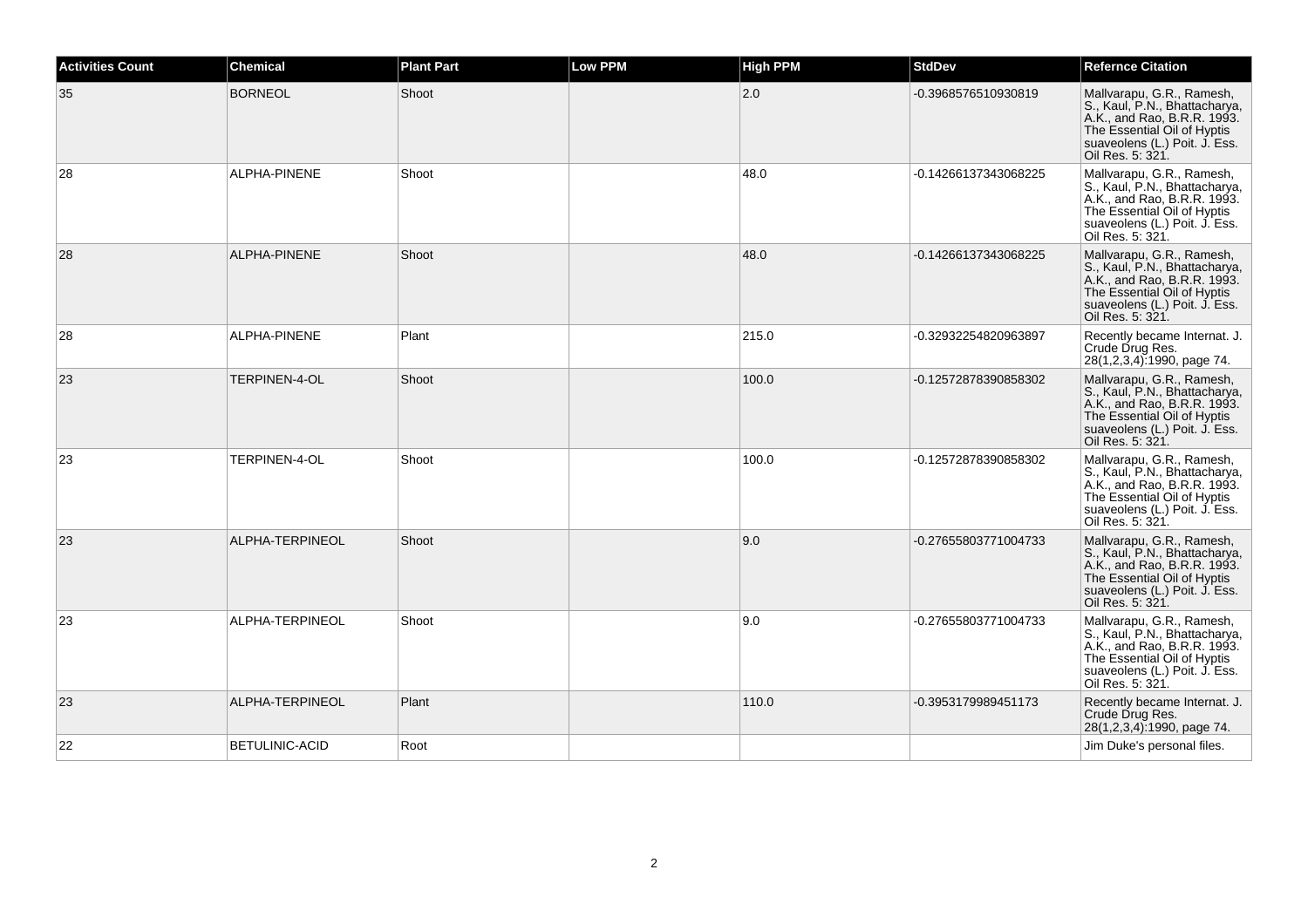| <b>Activities Count</b> | <b>Chemical</b>    | <b>Plant Part</b> | Low PPM | <b>High PPM</b> | <b>StdDev</b>        | <b>Refernce Citation</b>                                                                                                                                                      |
|-------------------------|--------------------|-------------------|---------|-----------------|----------------------|-------------------------------------------------------------------------------------------------------------------------------------------------------------------------------|
| 22                      | <b>MYRCENE</b>     | Shoot             |         | 1.5             | -0.340626730155575   | Mallvarapu, G.R., Ramesh,<br>S., Kaul, P.N., Bhattacharya,<br>A.K., and Rao, B.R.R. 1993.<br>The Essential Oil of Hyptis<br>suaveolens (L.) Poit. J. Ess.<br>Oil Res. 5: 321. |
| 22                      | <b>MYRCENE</b>     | Shoot             |         | 1.5             | -0.340626730155575   | Mallvarapu, G.R., Ramesh,<br>S., Kaul, P.N., Bhattacharya,<br>A.K., and Rao, B.R.R. 1993.<br>The Essential Oil of Hyptis<br>suaveolens (L.) Poit. J. Ess.<br>Oil Res. 5: 321. |
| 16                      | P-CYMENE           | Shoot             |         | 90.0            | -0.43005714621325963 | Mallvarapu, G.R., Ramesh,<br>S., Kaul, P.N., Bhattacharya,<br>A.K., and Rao, B.R.R. 1993.<br>The Essential Oil of Hyptis<br>suaveolens (L.) Poit. J. Ess.<br>Oil Res. 5: 321. |
| 16                      | P-CYMENE           | Shoot             |         | 90.0            | -0.43005714621325963 | Mallvarapu, G.R., Ramesh,<br>S., Kaul, P.N., Bhattacharya,<br>A.K., and Rao, B.R.R. 1993.<br>The Essential Oil of Hyptis<br>suaveolens (L.) Poit. J. Ess.<br>Oil Res. 5: 321. |
| 13                      | <b>BETA-PINENE</b> | Shoot             |         | 80.0            | -0.11549654519669107 | Mallvarapu, G.R., Ramesh,<br>S., Kaul, P.N., Bhattacharya,<br>A.K., and Rao, B.R.R. 1993.<br>The Essential Oil of Hyptis<br>suaveolens (L.) Poit. J. Ess.<br>Oil Res. 5: 321. |
| 13                      | ALPHA-TERPINENE    | Shoot             |         | 0.0             | -0.48121784426432085 | Mallvarapu, G.R., Ramesh,<br>S., Kaul, P.N., Bhattacharya,<br>A.K., and Rao, B.R.R. 1993.<br>The Essential Oil of Hyptis<br>suaveolens (L.) Poit. J. Ess.<br>Oil Res. 5: 321. |
| 13                      | <b>BETA-PINENE</b> | Shoot             |         | 80.0            | -0.11549654519669107 | Mallvarapu, G.R., Ramesh,<br>S., Kaul, P.N., Bhattacharya,<br>A.K., and Rao, B.R.R. 1993.<br>The Essential Oil of Hyptis<br>suaveolens (L.) Poit. J. Ess.<br>Oil Res. 5: 321. |
| 13                      | ALPHA-TERPINENE    | Shoot             |         | 0.0             | -0.48121784426432085 | Mallvarapu, G.R., Ramesh,<br>S., Kaul, P.N., Bhattacharya,<br>A.K., and Rao, B.R.R. 1993.<br>The Essential Oil of Hyptis<br>suaveolens (L.) Poit. J. Ess.<br>Oil Res. 5: 321. |
| 13                      | ALPHA-TERPINENE    | Plant             |         | 130.0           | -0.30568368218942593 | Recently became Internat. J.<br>Crude Drug Res.<br>28(1,2,3,4):1990, page 74.                                                                                                 |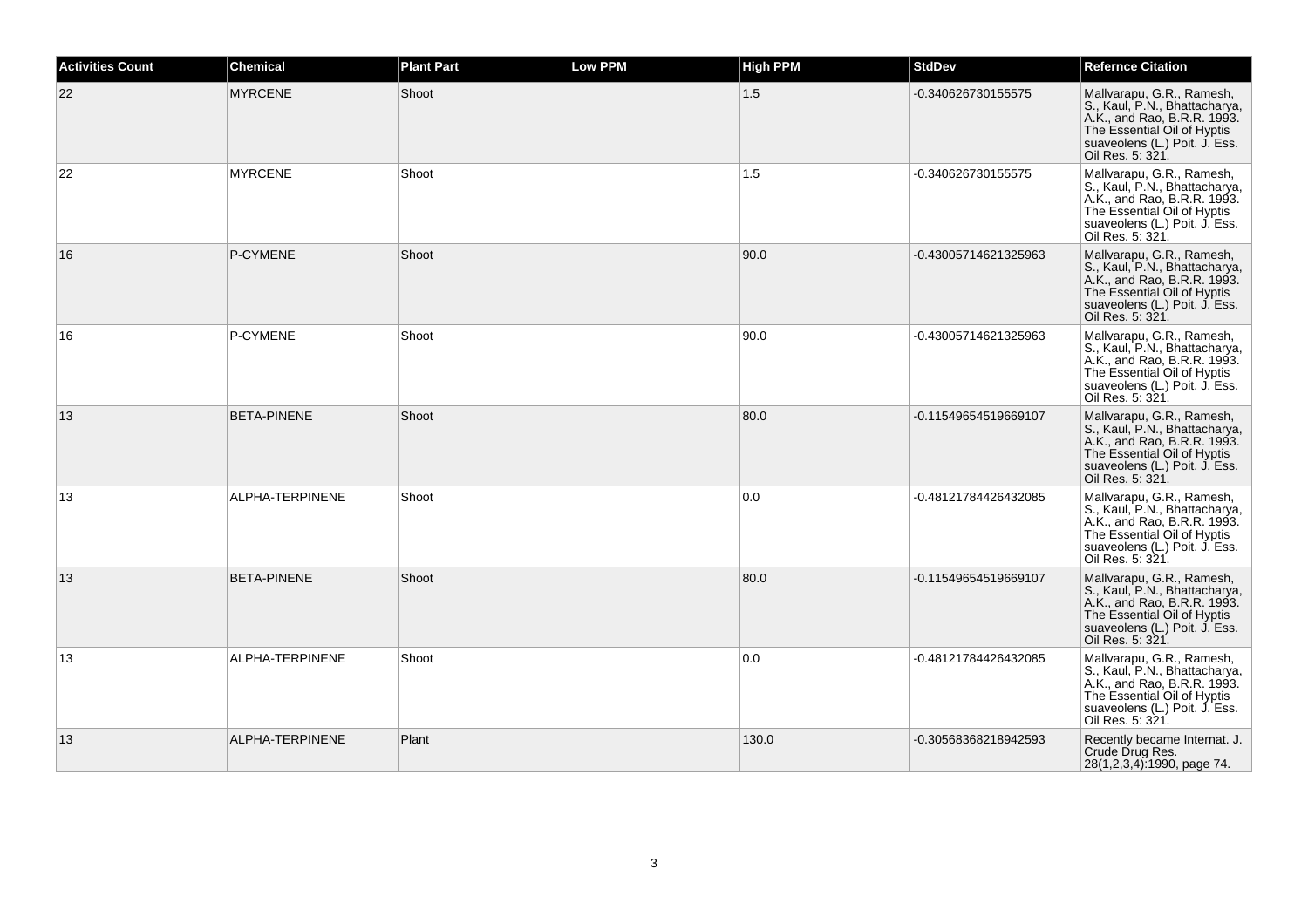| <b>Activities Count</b> | <b>Chemical</b>        | <b>Plant Part</b> | <b>Low PPM</b> | <b>High PPM</b> | <b>StdDev</b>        | <b>Refernce Citation</b>                                                                                                                                                      |
|-------------------------|------------------------|-------------------|----------------|-----------------|----------------------|-------------------------------------------------------------------------------------------------------------------------------------------------------------------------------|
| 11                      | <b>GAMMA-TERPINENE</b> | Shoot             |                | 10.0            | -0.38742523825529607 | Mallvarapu, G.R., Ramesh,<br>S., Kaul, P.N., Bhattacharya,<br>A.K., and Rao, B.R.R. 1993.<br>The Essential Oil of Hyptis<br>suaveolens (L.) Poit. J. Ess.<br>Oil Res. 5: 321. |
| 11                      | ALPHA-PHELLANDRENE     | Shoot             |                | 2.0             | -0.30426951788587125 | Mallvarapu, G.R., Ramesh,<br>S., Kaul, P.N., Bhattacharya,<br>A.K., and Rao, B.R.R. 1993.<br>The Essential Oil of Hyptis<br>suaveolens (L.) Poit. J. Ess.<br>Oil Res. 5: 321. |
| 11                      | <b>GAMMA-TERPINENE</b> | Shoot             |                | 10.0            | -0.38742523825529607 | Mallvarapu, G.R., Ramesh,<br>S., Kaul, P.N., Bhattacharya,<br>A.K., and Rao, B.R.R. 1993.<br>The Essential Oil of Hyptis<br>suaveolens (L.) Poit. J. Ess.<br>Oil Res. 5: 321. |
| 11                      | ALPHA-PHELLANDRENE     | Shoot             |                | 2.0             | -0.30426951788587125 | Mallvarapu, G.R., Ramesh,<br>S., Kaul, P.N., Bhattacharya,<br>A.K., and Rao, B.R.R. 1993.<br>The Essential Oil of Hyptis<br>suaveolens (L.) Poit. J. Ess.<br>Oil Res. 5: 321. |
| 11                      | <b>GAMMA-TERPINENE</b> | Plant             |                | 175.0           | -0.46279038900305325 | Recently became Internat. J.<br>Crude Drug Res.<br>28(1,2,3,4):1990, page 74.                                                                                                 |
| 11                      | ALPHA-PHELLANDRENE     | Plant             |                | 285.0           | 0.8167408097904264   | Recently became Internat. J.<br>Crude Drug Res.<br>28(1,2,3,4):1990, page 74.                                                                                                 |
| 9                       | <b>CAMPHENE</b>        | Shoot             |                | 4.0             | -0.13390726711545384 | Mallvarapu, G.R., Ramesh,<br>S., Kaul, P.N., Bhattacharya,<br>A.K., and Rao, B.R.R. 1993.<br>The Essential Oil of Hyptis<br>suaveolens (L.) Poit. J. Ess.<br>Oil Res. 5: 321. |
| 9                       | <b>CAMPHENE</b>        | Shoot             |                | 4.0             | -0.13390726711545384 | Mallvarapu, G.R., Ramesh,<br>S., Kaul, P.N., Bhattacharya,<br>A.K., and Rao, B.R.R. 1993.<br>The Essential Oil of Hyptis<br>suaveolens (L.) Poit. J. Ess.<br>Oil Res. 5: 321. |
| 9                       | <b>TERPINOLENE</b>     | Shoot             |                | 6.0             | -0.6325453299683369  | Mallvarapu, G.R., Ramesh,<br>S., Kaul, P.N., Bhattacharya,<br>A.K., and Rao, B.R.R. 1993.<br>The Essential Oil of Hyptis<br>suaveolens (L.) Poit. J. Ess.<br>Oil Res. 5: 321. |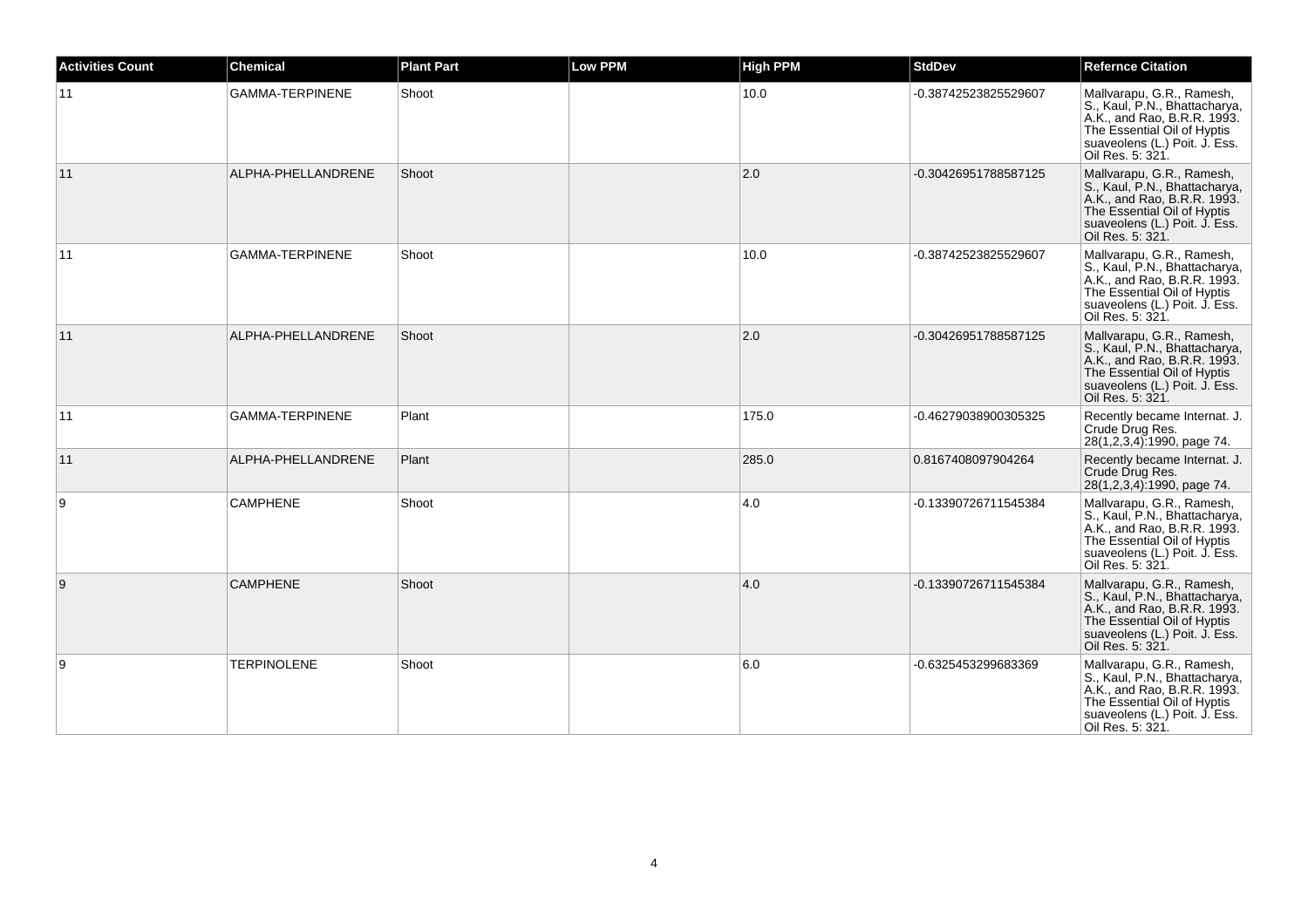| <b>Activities Count</b> | <b>Chemical</b>     | <b>Plant Part</b> | <b>Low PPM</b> | <b>High PPM</b> | <b>StdDev</b>        | <b>Refernce Citation</b>                                                                                                                                                      |
|-------------------------|---------------------|-------------------|----------------|-----------------|----------------------|-------------------------------------------------------------------------------------------------------------------------------------------------------------------------------|
| 9                       | <b>TERPINOLENE</b>  | Shoot             |                | 6.0             | -0.6325453299683369  | Mallvarapu, G.R., Ramesh,<br>S., Kaul, P.N., Bhattacharya,<br>A.K., and Rao, B.R.R. 1993.<br>The Essential Oil of Hyptis<br>suaveolens (L.) Poit. J. Ess.<br>Oil Res. 5: 321. |
| 8                       | DELTA-3-CARENE      | Shoot             |                | 0.0             | -0.3115189774690341  | Mallvarapu, G.R., Ramesh,<br>S., Kaul, P.N., Bhattacharya,<br>A.K., and Rao, B.R.R. 1993.<br>The Essential Oil of Hyptis<br>suaveolens (L.) Poit. J. Ess.<br>Oil Res. 5: 321. |
| 8                       | DELTA-3-CARENE      | Shoot             |                | 0.0             | -0.3115189774690341  | Mallvarapu, G.R., Ramesh,<br>S., Kaul, P.N., Bhattacharya,<br>A.K., and Rao, B.R.R. 1993.<br>The Essential Oil of Hyptis<br>suaveolens (L.) Poit. J. Ess.<br>Oil Res. 5: 321. |
| 8                       | CARYOPHYLLENE-OXIDE | Shoot             |                | 265.0           | 0.18185264903520085  | Mallvarapu, G.R., Ramesh,<br>S., Kaul, P.N., Bhattacharya, A.K., and Rao, B.R.R. 1993.<br>The Essential Oil of Hyptis<br>suaveolens (L.) Poit. J. Ess.<br>Oil Res. 5: 321.    |
| 8                       | CARYOPHYLLENE-OXIDE | Shoot             |                | 265.0           | 0.18185264903520085  | Mallvarapu, G.R., Ramesh,<br>S., Kaul, P.N., Bhattacharya,<br>A.K., and Rao, B.R.R. 1993.<br>The Essential Oil of Hyptis<br>suaveolens (L.) Poit. J. Ess.<br>Oil Res. 5: 321. |
| 6                       | <b>FENCHONE</b>     | Shoot             |                | 85.0            | -0.879915532163174   | Mallvarapu, G.R., Ramesh,<br>S., Kaul, P.N., Bhattacharya,<br>A.K., and Rao, B.R.R. 1993.<br>The Essential Oil of Hyptis<br>suaveolens (L.) Poit. J. Ess.<br>Oil Res. 5: 321. |
| 6                       | <b>FENCHONE</b>     | Shoot             |                | 85.0            | -0.879915532163174   | Mallvarapu, G.R., Ramesh,<br>S., Kaul, P.N., Bhattacharya,<br>A.K., and Rao, B.R.R. 1993.<br>The Essential Oil of Hyptis<br>suaveolens (L.) Poit. J. Ess.<br>Oil Res. 5: 321. |
| 5                       | <b>SABINENE</b>     | Shoot             |                | 240.0           | -0.04038227118444531 | Mallvarapu, G.R., Ramesh,<br>S., Kaul, P.N., Bhattacharya,<br>A.K., and Rao, B.R.R. 1993.<br>The Essential Oil of Hyptis<br>suaveolens (L.) Poit. J. Ess.<br>Oil Res. 5: 321. |
| 5                       | <b>SABINENE</b>     | Shoot             |                | 240.0           | -0.04038227118444531 | Mallvarapu, G.R., Ramesh,<br>S., Kaul, P.N., Bhattacharya,<br>A.K., and Rao, B.R.R. 1993.<br>The Essential Oil of Hyptis<br>suaveolens (L.) Poit. J. Ess.<br>Oil Res. 5: 321. |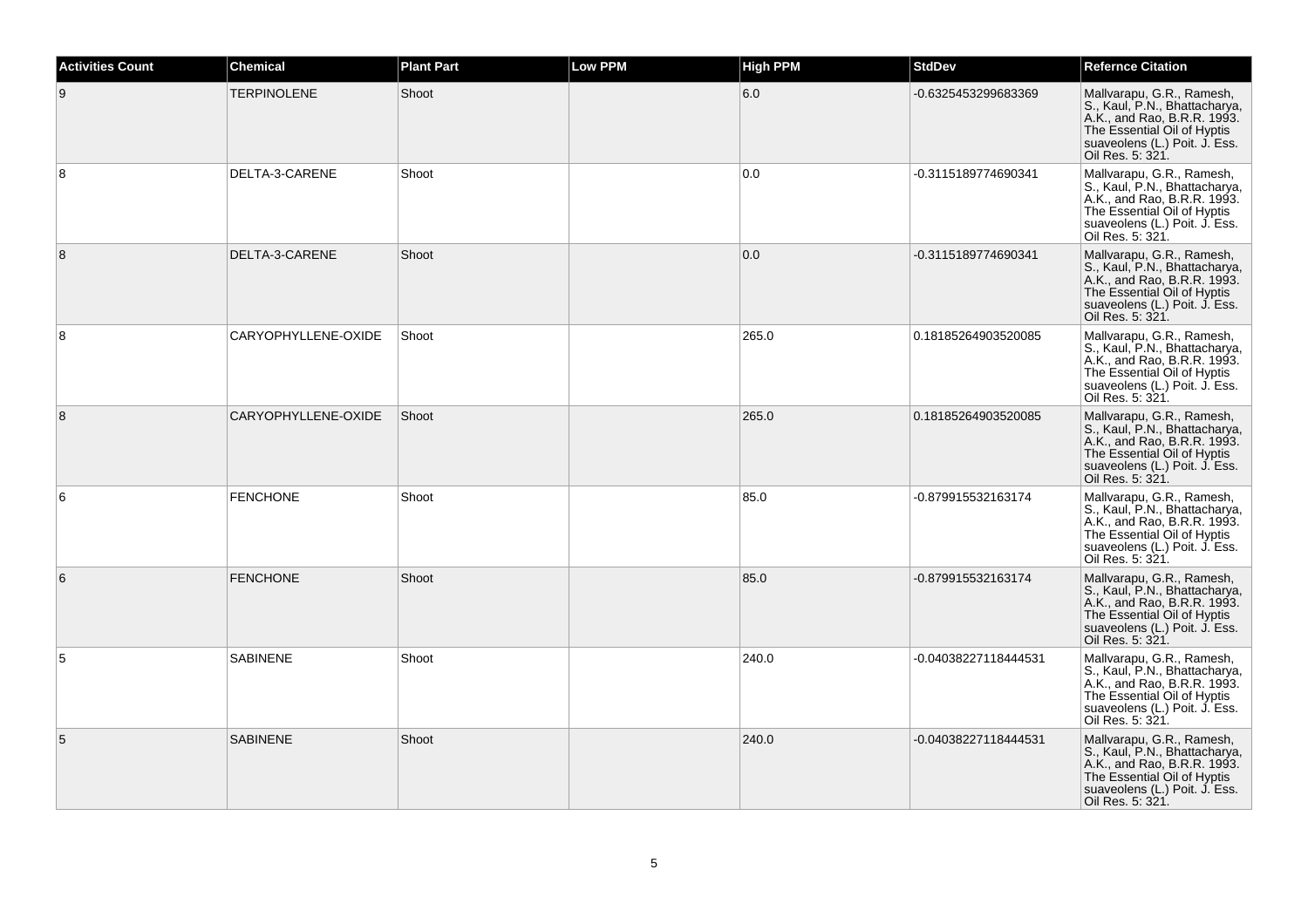| <b>Activities Count</b> | <b>Chemical</b>                                                             | <b>Plant Part</b> | <b>Low PPM</b> | <b>High PPM</b> | <b>StdDev</b>       | <b>Refernce Citation</b>                                                                                                                                                      |
|-------------------------|-----------------------------------------------------------------------------|-------------------|----------------|-----------------|---------------------|-------------------------------------------------------------------------------------------------------------------------------------------------------------------------------|
| 3                       | ALPHA-CADINOL                                                               | Plant             |                | 125.0           | 2.2503201518139906  | Recently became Internat. J.<br>Crude Drug Res.<br>28(1,2,3,4):1990, page 74.                                                                                                 |
| 3                       | <b>ELEMENE</b>                                                              | Plant             |                | 260.0           |                     | Recently became Internat. J.<br>Crude Drug Res.<br>28(1,2,3,4):1990, page 74.                                                                                                 |
| $\overline{2}$          | ALPHA-HUMULENE                                                              | Shoot             |                | 6.0             | -0.365636151793621  | Mallvarapu, G.R., Ramesh,<br>S., Kaul, P.N., Bhattacharya,<br>A.K., and Rao, B.R.R. 1993.<br>The Essential Oil of Hyptis<br>suaveolens (L.) Poit. J. Ess.<br>Oil Res. 5: 321. |
| $\overline{2}$          | ALPHA-HUMULENE                                                              | Shoot             |                | 6.0             | -0.365636151793621  | Mallvarapu, G.R., Ramesh,<br>S., Kaul, P.N., Bhattacharya,<br>A.K., and Rao, B.R.R. 1993.<br>The Essential Oil of Hyptis<br>suaveolens (L.) Poit. J. Ess.<br>Oil Res. 5: 321. |
| $\mathbf 0$             | ALPHA-COPAENE                                                               | Shoot             |                | 1.5             | -0.3304934076372329 | Mallvarapu, G.R., Ramesh,<br>S., Kaul, P.N., Bhattacharya,<br>A.K., and Rao, B.R.R. 1993.<br>The Essential Oil of Hyptis<br>suaveolens (L.) Poit. J. Ess.<br>Oil Res. 5: 321. |
| $\overline{0}$          | ALPHA-THUJENE                                                               | Shoot             |                | 21.0            | -0.178253686984957  | Mallvarapu, G.R., Ramesh,<br>S., Kaul, P.N., Bhattacharya,<br>A.K., and Rao, B.R.R. 1993.<br>The Essential Oil of Hyptis<br>suaveolens (L.) Poit. J. Ess.<br>Oil Res. 5: 321. |
| $\Omega$                | 4,11,11-TRIMETHYL-8-<br>METHYLENE-<br>BICYCLO{7.2.0}-UNDEC-4-<br><b>ENE</b> | Plant             |                | 3320.0          |                     | Recently became Internat. J.<br>Crude Drug Res.<br>28(1,2,3,4):1990, page 74.                                                                                                 |
| $\overline{0}$          | (Z)-BETA-OCIMENE                                                            | Shoot             |                | 3.0             | -0.4338388422995102 | Mallvarapu, G.R., Ramesh,<br>S., Kaul, P.N., Bhattacharya,<br>A.K., and Rao, B.R.R. 1993.<br>The Essential Oil of Hyptis<br>suaveolens (L.) Poit. J. Ess.<br>Oil Res. 5: 321. |
| $\mathbf 0$             | ALPHA-COPAENE                                                               | Shoot             |                | 1.5             | -0.3304934076372329 | Mallvarapu, G.R., Ramesh,<br>S., Kaul, P.N., Bhattacharya,<br>A.K., and Rao, B.R.R. 1993.<br>The Essential Oil of Hyptis<br>suaveolens (L.) Poit. J. Ess.<br>Oil Res. 5: 321. |
| $\overline{0}$          | ALPHA-THUJENE                                                               | Shoot             |                | 21.0            | -0.178253686984957  | Mallvarapu, G.R., Ramesh,<br>S., Kaul, P.N., Bhattacharya,<br>A.K., and Rao, B.R.R. 1993.<br>The Essential Oil of Hyptis<br>suaveolens (L.) Poit. J. Ess.<br>Oil Res. 5: 321. |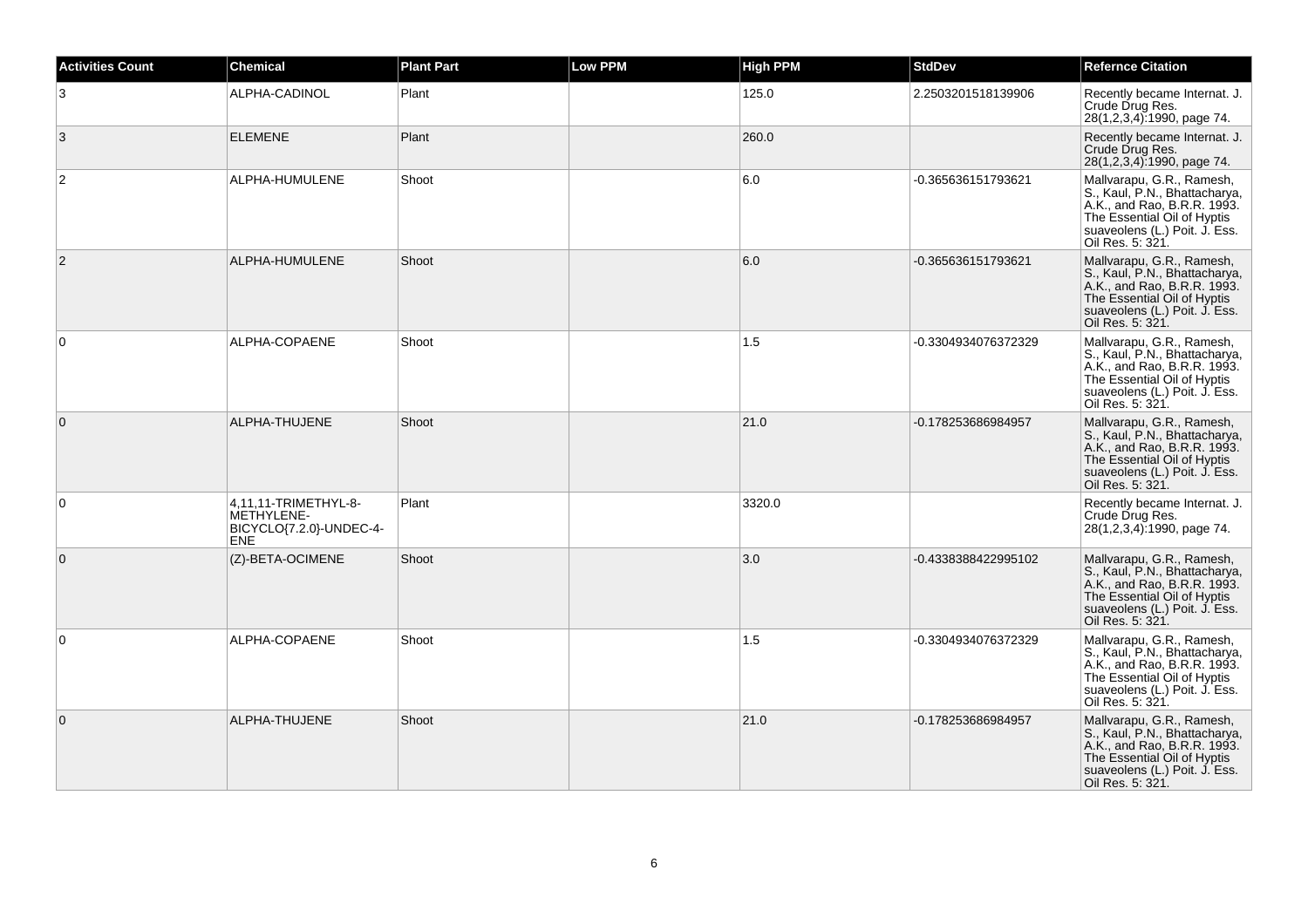| <b>Activities Count</b> | Chemical                                                   | <b>Plant Part</b> | <b>Low PPM</b> | <b>High PPM</b> | <b>StdDev</b>        | <b>Refernce Citation</b>                                                                                                                                                      |
|-------------------------|------------------------------------------------------------|-------------------|----------------|-----------------|----------------------|-------------------------------------------------------------------------------------------------------------------------------------------------------------------------------|
| $\overline{0}$          | 3-CYCLOHEXEN-1-<br>CARBOXALDEHYDE                          | Plant             |                | 840.0           |                      | Recently became Internat. J.<br>Crude Drug Res.<br>28(1,2,3,4):1990, page 74.                                                                                                 |
| $\overline{0}$          | (Z)-BETA-OCIMENE                                           | Shoot             |                | 3.0             | -0.4338388422995102  | Mallvarapu, G.R., Ramesh,<br>S., Kaul, P.N., Bhattacharya,<br>A.K., and Rao, B.R.R. 1993.<br>The Essential Oil of Hyptis<br>suaveolens (L.) Poit. J. Ess.<br>Oil Res. 5: 321. |
| $\overline{0}$          | ALPHA-CARYOPHYLLENE-<br><b>ALCOHOL</b>                     | Plant             |                | 85.0            |                      | Recently became Internat. J.<br>Crude Drug Res.<br>28(1,2,3,4):1990, page 74.                                                                                                 |
| $\overline{0}$          | 3,7-DIMETHYL-1,6-<br>OCTADIEN-3-OL                         | Plant             |                | 180.0           |                      | Recently became Internat, J.<br>Crude Drug Res.<br>28(1,2,3,4):1990, page 74.                                                                                                 |
| $\Omega$                | (E)-BETA-OCIMENE                                           | Shoot             |                | 0.0             | -0.6785097820215906  | Mallvarapu, G.R., Ramesh,<br>S., Kaul, P.N., Bhattacharya,<br>A.K., and Rao, B.R.R. 1993.<br>The Essential Oil of Hyptis<br>suaveolens (L.) Poit. J. Ess.<br>Oil Res. 5: 321. |
| $\overline{0}$          | ALPHA-CARYOPHYLLENE                                        | Plant             |                | 480.0           |                      | Recently became Internat. J.<br>Crude Drug Res.<br>28(1,2,3,4):1990, page 74.                                                                                                 |
| 0                       | 2,6-DIMETHYL-6-(4-<br>METHYL)BICYCLO{3.1.1}-<br>HEPT-2-ENE | Plant             |                | 110.0           |                      | Recently became Internat. J.<br>Crude Drug Res.<br>28(1,2,3,4):1990, page 74.                                                                                                 |
| $\overline{0}$          | (E)-BETA-OCIMENE                                           | Shoot             |                | 0.0             | -0.6785097820215906  | Mallvarapu, G.R., Ramesh,<br>S., Kaul, P.N., Bhattacharya,<br>A.K., and Rao, B.R.R. 1993.<br>The Essential Oil of Hyptis<br>suaveolens (L.) Poit. J. Ess.<br>Oil Res. 5: 321. |
| $\overline{0}$          | 2,5-DIMETHYL-3-<br>METHYLENE-1,5-<br><b>HEPTADIENE</b>     | Plant             |                | 125.0           |                      | Recently became Internat. J.<br>Crude Drug Res.<br>28(1,2,3,4):1990, page 74.                                                                                                 |
| $\overline{0}$          | <b>PROTEIN</b>                                             | Seed              | 188000.0       | 219000.0        | -0.13161868318546213 | <b>CRC Handbook of Medicinal</b><br>Herbs and/or CRC Handbook<br>of Proximate Analyses                                                                                        |
| $\mathbf 0$             | ALPHA-BERGAMOTENE                                          | Shoot             |                | 28.0            | 0.3371348517185714   | Mallvarapu, G.R., Ramesh,<br>S., Kaul, P.N., Bhattacharya,<br>A.K., and Rao, B.R.R. 1993.<br>The Essential Oil of Hyptis<br>suaveolens (L.) Poit. J. Ess.<br>Oil Res. 5: 321. |
| $\overline{0}$          | FAT                                                        | Seed              | 143000.0       | 244000.0        | -0.1126560933897892  | <b>CRC Handbook of Medicinal</b><br>Herbs and/or CRC Handbook<br>of Proximate Analyses                                                                                        |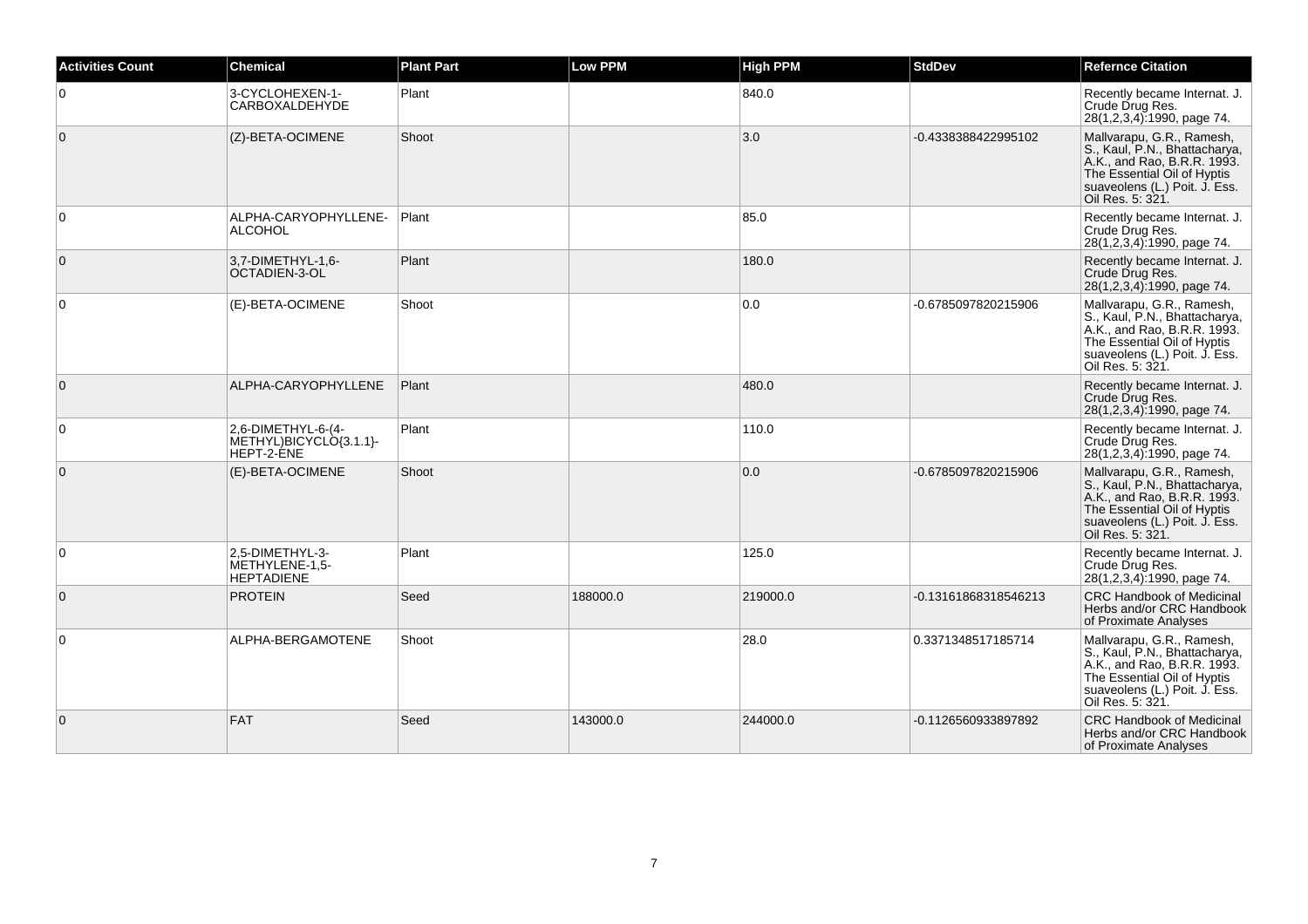| <b>Activities Count</b> | <b>Chemical</b>                              | <b>Plant Part</b> | <b>Low PPM</b> | <b>High PPM</b> | <b>StdDev</b>        | <b>Refernce Citation</b>                                                                                                                                                      |
|-------------------------|----------------------------------------------|-------------------|----------------|-----------------|----------------------|-------------------------------------------------------------------------------------------------------------------------------------------------------------------------------|
| $\overline{0}$          | ALPHA-GUAIENE                                | Shoot             |                | 6.0             | 0.37139067635410333  | Mallvarapu, G.R., Ramesh,<br>S., Kaul, P.N., Bhattacharya,<br>A.K., and Rao, B.R.R. 1993.<br>The Essential Oil of Hyptis<br>suaveolens (L.) Poit. J. Ess.<br>Oil Res. 5: 321. |
| $\overline{0}$          | ALPHA-BERGAMOTENE                            | Shoot             |                | 8.0             | -0.36522942269511943 | Mallvarapu, G.R., Ramesh,<br>S., Kaul, P.N., Bhattacharya,<br>A.K., and Rao, B.R.R. 1993.<br>The Essential Oil of Hyptis<br>suaveolens (L.) Poit. J. Ess.<br>Oil Res. 5: 321. |
| $\overline{0}$          | EO.                                          | Shoot             |                | 2500.0          | -0.7216368571314856  | Mallvarapu, G.R., Ramesh,<br>S., Kaul, P.N., Bhattacharya,<br>A.K., and Rao, B.R.R. 1993.<br>The Essential Oil of Hyptis<br>suaveolens (L.) Poit. J. Ess.<br>Oil Res. 5: 321. |
| $\overline{0}$          | ALPHA-GUAIENE                                | Shoot             |                | 6.0             | 0.37139067635410333  | Mallvarapu, G.R., Ramesh,<br>S., Kaul, P.N., Bhattacharya,<br>A.K., and Rao, B.R.R. 1993.<br>The Essential Oil of Hyptis<br>suaveolens (L.) Poit. J. Ess.<br>Oil Res. 5: 321. |
| $\overline{0}$          | BETA-CARYOPHYLLENE                           | Shoot             |                | 7.0             | -0.395779872282253   | Mallvarapu, G.R., Ramesh,<br>S., Kaul, P.N., Bhattacharya, A.K., and Rao, B.R.R. 1993.<br>The Essential Oil of Hyptis<br>suaveolens (L.) Poit. J. Ess.<br>Oil Res. 5: 321.    |
| $\overline{0}$          | 5BETA,8BETA,H-9BETA,H-<br>10ALPHA-LAB-14-ENE | Plant             |                | 435.0           |                      | Recently became Internat. J.<br>Crude Drug Res.<br>28(1,2,3,4):1990, page 74.                                                                                                 |
| $\overline{0}$          | EO                                           | Shoot             |                | 2500.0          | -0.7216368571314856  | Mallvarapu, G.R., Ramesh,<br>S., Kaul, P.N., Bhattacharya,<br>A.K., and Rao, B.R.R. 1993.<br>The Essential Oil of Hyptis<br>suaveolens (L.) Poit. J. Ess.<br>Oil Res. 5: 321. |
| $\overline{0}$          | ALPHA-FENCHOL                                | Shoot             |                | 17.0            | 0.7071067811865472   | Mallvarapu, G.R., Ramesh,<br>S., Kaul, P.N., Bhattacharya,<br>A.K., and Rao, B.R.R. 1993.<br>The Essential Oil of Hyptis<br>suaveolens (L.) Poit. J. Ess.<br>Oil Res. 5: 321. |
| $\overline{0}$          | BETA-CARYOPHYLLENE                           | Shoot             |                | 7.0             | -0.395779872282253   | Mallvarapu, G.R., Ramesh,<br>S., Kaul, P.N., Bhattacharya,<br>A.K., and Rao, B.R.R. 1993.<br>The Essential Oil of Hyptis<br>suaveolens (L.) Poit. J. Ess.<br>Oil Res. 5: 321. |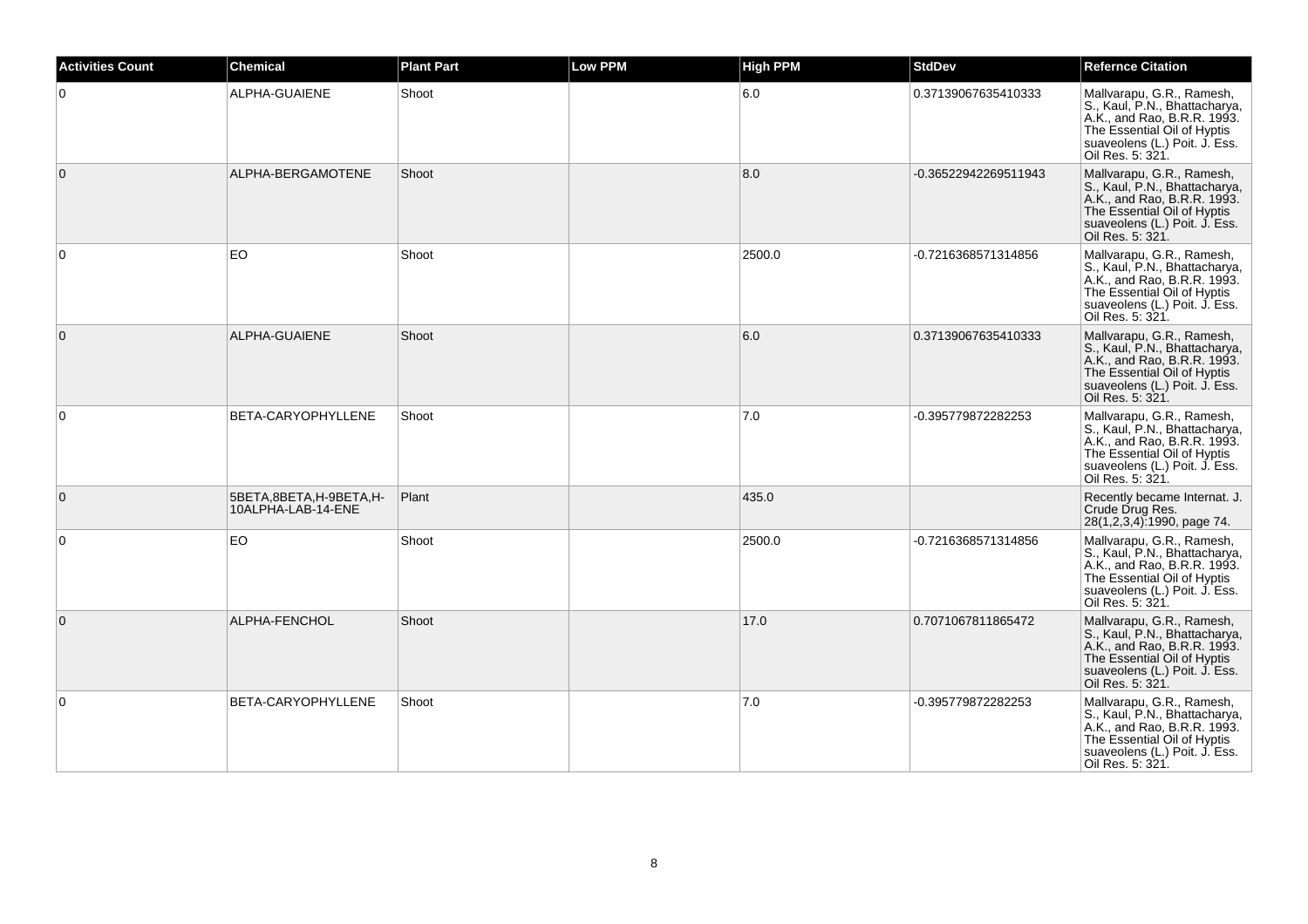| <b>Activities Count</b> | <b>Chemical</b>                                                          | <b>Plant Part</b> | <b>Low PPM</b> | <b>High PPM</b> | <b>StdDev</b>        | <b>Refernce Citation</b>                                                                                                                                                      |
|-------------------------|--------------------------------------------------------------------------|-------------------|----------------|-----------------|----------------------|-------------------------------------------------------------------------------------------------------------------------------------------------------------------------------|
| $\overline{0}$          | 5ALPHA-ANDROST-9(11)-<br>EN-12-ONE                                       | Plant             |                | 270.0           |                      | Recently became Internat. J.<br>Crude Drug Res.<br>28(1,2,3,4):1990, page 74.                                                                                                 |
| $\overline{0}$          | $1.4 -$<br>DIMETHYL, 1, 2, 3, 3A, 4, 5, 6, 7-<br><b>OCTAHYDROAZULENE</b> | Plant             |                | 195.0           |                      | Recently became Internat. J.<br>Crude Drug Res.<br>28(1,2,3,4):1990, page 74.                                                                                                 |
| $\overline{0}$          | <b>THUJANE</b>                                                           | Plant             |                | 325.0           |                      | Recently became Internat. J.<br>Crude Drug Res.<br>28(1,2,3,4):1990, page 74.                                                                                                 |
| $\overline{0}$          | <b>LINALOL</b>                                                           | Shoot             |                | 34.0            | -0.21610443620995665 | Mallvarapu, G.R., Ramesh,<br>S., Kaul, P.N., Bhattacharya,<br>A.K., and Rao, B.R.R. 1993.<br>The Essential Oil of Hyptis<br>suaveolens (L.) Poit. J. Ess.<br>Oil Res. 5: 321. |
| $\overline{0}$          | EO                                                                       | Plant             |                | 15000.0         | 0.39984481264221844  | Recently became Internat. J.<br>Crude Drug Res.<br>28(1,2,3,4):1990, page 74.                                                                                                 |
| $\overline{0}$          | ALPHA-FENCHOL                                                            | Shoot             |                | 17.0            | 0.7071067811865472   | Mallvarapu, G.R., Ramesh,<br>S., Kaul, P.N., Bhattacharya,<br>A.K., and Rao, B.R.R. 1993.<br>The Essential Oil of Hyptis<br>suaveolens (L.) Poit. J. Ess.<br>Oil Res. 5: 321. |
| $\overline{0}$          | BETA-BOURBONENE                                                          | Shoot             |                | 15.0            | -0.3045345845290352  | Mallvarapu, G.R., Ramesh,<br>S., Kaul, P.N., Bhattacharya,<br>A.K., and Rao, B.R.R. 1993.<br>The Essential Oil of Hyptis<br>suaveolens (L.) Poit. J. Ess.<br>Oil Res. 5: 321. |
| $\mathbf 0$             | 5ALPHA-ANDROST-2,11-<br><b>DIONE</b>                                     | Plant             |                | 390.0           |                      | Recently became Internat. J.<br>Crude Drug Res.<br>28(1,2,3,4).1990, page 74.                                                                                                 |
| $\overline{0}$          | $1.3.3 -$<br>TRIMETHYLBICYCLO{2.2.1}<br>-HEPTAN-2-OL                     | Plant             |                | 80.0            |                      | Recently became Internat. J.<br>Crude Drug Res.<br>28(1,2,3,4):1990, page 74.                                                                                                 |
| $\overline{0}$          | LINALOL                                                                  | Shoot             |                | 34.0            | -0.21610443620995665 | Mallvarapu, G.R., Ramesh,<br>S., Kaul, P.N., Bhattacharya,<br>A.K., and Rao, B.R.R. 1993.<br>The Essential Oil of Hyptis<br>suaveolens (L.) Poit. J. Ess.<br>Oil Res. 5: 321. |
| $\overline{0}$          | ALPHA-CYMENE                                                             | Plant             |                | 250.0           |                      | Recently became Internat. J.<br>Crude Drug Res.<br>28(1,2,3,4):1990, page 74.                                                                                                 |
| $\overline{0}$          | BETA-BOURBONENE                                                          | Shoot             |                | 15.0            | -0.3045345845290352  | Mallvarapu, G.R., Ramesh,<br>S., Kaul, P.N., Bhattacharya,<br>A.K., and Rao, B.R.R. 1993.<br>The Essential Oil of Hyptis<br>suaveolens (L.) Poit. J. Ess.<br>Oil Res. 5: 321. |